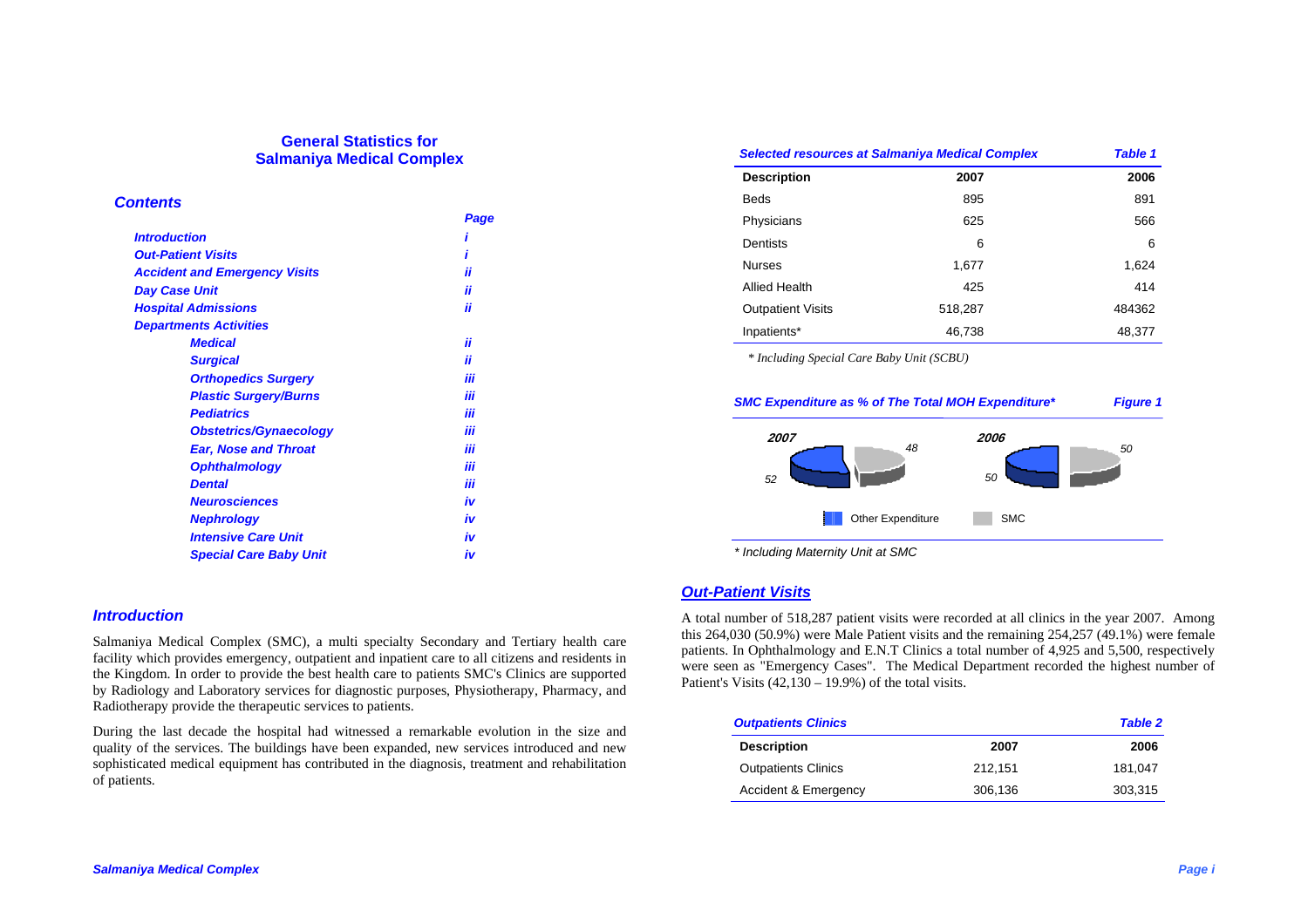# *Accident and Emergency (A&E) Visits*

In the year 2007 a total number of 306,136 patients were treated in A&E clinics. There were 237,187 (77.5%) Bahrainis and the remaining 68,949 (22.5%) were Non-Bahrainis. A total number of 5,852 Road Traffic Accident cases and 1,920 Industrial Accidents were treated. A total number of 472 staffs working in Ministry of Health were also treated at A&E in the year 2007.

## *Day Case Unit*

A total number of 8,915 patients were booked for DCU Procedures. The number patients booked as Elective was 6,239 (70%) and the remaining 2,676 (30%) patients were from Accident & Emergency. Among the Elective Patients only 5,515 (88%) patients attended the DCU while the remaining 723 either cancelled their appointment or did not attend. A total number of 21 beds were available in 2007 for DCU services.

#### *Hospital Admissions*

The Medical Record Department has recorded 46,738 admissions in 2007 including Special Care Baby Unit (SCBU). There were 37,594 (80.4%) Bahrainis and the remaining 9,144 (19.6%) were Non-Bahrainis*.* There were 20,784 (44.5%) male and 25,954 (55.5%) female patients.

A total number of 35,935 (77.1%) patients were admitted through Accident & Emergency, 9,698 (20.8%) patients through Out Patients Clinics (O.P.D) and the remaining 988 (2.1%) were through Limited Private Patrice (LPP) and other Private Clinics (see table 3) .

In 2007 SMC's Bed Strength was 895 which included 25 beds in Special Care Baby Unit (SCBU). Other Beds included 21 beds in Day Case Unit (DCU). The Bed Occupancy rate was 75.9% and the Average Length of Stay (L.O.S.) for 2007 was 5.3 days.

A total number of 46,621 patients were discharged including the SCBU for a total of 250,516 inpatient days. Based on the patients' discharges details, there were 1,004 deaths at SMC in 2007.

| <b>Discharges by Source of Admission</b> (in %) |      |      | <b>Table 3</b> |
|-------------------------------------------------|------|------|----------------|
| <b>Description</b>                              | 2007 | 2006 | 2005           |
| <b>Outpatients Clinics</b>                      | 20.8 | 18.7 | 19.1           |
| Accident & Emergency                            | 77.1 | 77.9 | 77.1           |
| Limited Private Practice & Private Clinics      | 21   | 3.4  | 3.8            |



#### *Department's Activities*

### *Medical*

A total number of 42,130 (19.8%) patients' visits to various Medical Outpatient Clinics were registered in 2007*.* Among this 17,389 (42.3%) were male patient's visits and the remaining 24,291 (57.7%) were female patient's visits. Dermatology clinic had the highest number of patients' visits (11,171) which is nearly 27% out of the medical patients and Cardiology had the next highest number of visits (9,708, 23%)

220 beds were allocated for Medical Department in 2007. A total number of 8,286 patients were admitted. A total number of 8,270 patients were discharged from Medical Department for 57,366 inpatient days, beds occupancy rate was 64.3% and the average L.O.S\*\* was 6.2 days. 401 deaths in 2007 were registered under the care of Medical Department.

#### *Surgical*

A total number of 20,238 (9.5%) patients' visits were registered in the year 2007. Among this 11,308 were male patient visits and the remaining 8,930 were female patient's visits. General Surgery Clinics had the highest number of visits (8,533).

It had 136 beds. A total number of 5,968 patients were admitted *and a* total number of 5,968 patients were discharged for 37,720 inpatient days. The bed occupancy rate was 76.0% and the average L.O.S was 6.3 days. There were 31 deaths in 2007 under the care of Surgical Department.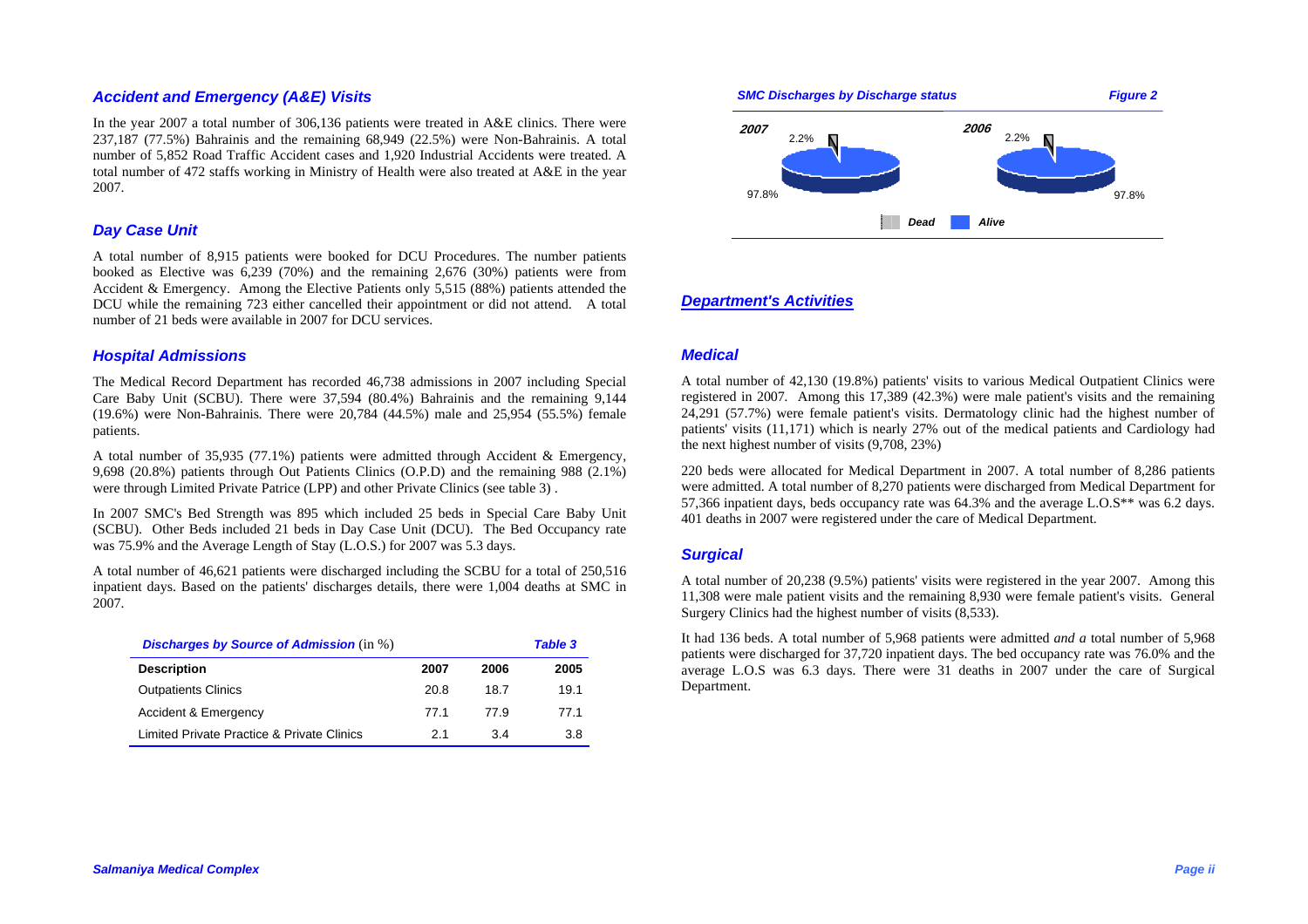# *Orthopedics Surgery*

A total number of 22,861 (10.7%) patient's visits were registered in the year 2007. Among this 11,563 (50.6%) were male patient's visits and the remaining 11,298 (49.4%) were female patient's visits.

It had 62 beds and a total number of 2,455 patients were admitted. A total number of 2,464, patients were discharged for 19,743 inpatient days and the bed occupancy rate was 87.2%. The average L.O.S was 8.0 days. There were 18 deaths in 2007, under the care of Orthopedic Department.

# *Plastic Surgery / Burns*

A total number of 2,215 (1.0%) patient visits were registered in the year 2007, among this 1,260 (56.9%) were male patient's visits and the remaining 955 (43.1%) were female patient's visits*.*

It had 17 beds and a total number of 543 patients were admitted in 2007. A total number of 577 patients were discharged for 4,443 inpatient days. The bed occupancy rate was 71.6% (for ward 206) and the average L.O.S was 8.0 days. 5 deaths were registered under the care of Burn/Plastic Surgery Department.

### *Pediatrics*

A total number of 22,141 (10.4%) patient visits were registered in the year 2006. Among this 11,715 (52.9%) were male patient's visits and the remaining 10,426 (47.1%) were female patient's visits.

The Pediatric Department was equipped with 90 (excluding 25 beds in SCBU). A total number of 5,416 patients were admitted and a total number of 5,446 patients were discharged for 22,685 inpatient days. The bed occupancy rate was 69.1% and the average L.O.S was 4.2 days. There were 28 deaths in 2007, under the care of Pediatric Department

### *Obstetrics / Gynecology*

A total number of 23,054 (10.9%) patient's visits were registered in 2007 both in Antenatal and Gynecology Clinics.

It had 146 beds and a total number of 12,077 patients were admitted in 2007. A total number of 12,045 patients were discharged for 39,660 inpatient days. The bed occupancy rate was 74.4% and the average L.O.S was 3.3 days*.* There were 2 deaths in 2007 under the care of the Obstetrics & Gynecology Department.

## *Ear, Nose and Throat*

A total number of 27,261 (12.8%) patient's visits were registered in the year 2007. Among this 14,336 (52.6%) were male patient's visits and the remaining 12,925 (47.4%) were female patient's visits*.*

It had 36 beds and a total number of 3,120 patients were admitted. A total number of 3,106 patients were discharged for 9,268 inpatient days. The bed occupancy rate was 70.5% and the average L.O.S was 3.0 days. 3 deaths was registered under the care of E.N.T. Department.

#### *Ophthalmology*

A total number of 27,118 (12.8%) patient visits were registered in the year 2006. Among this 14,477 (53.4%) were male patient's visits and the remaining 12,641 (46.4%) were female patient's visits.

It has 22 beds. A total number of 1,320 patients were admitted. A total number of 1,310 patients were discharged for 6,172 inpatient days, beds occupancy rate was 76.9% and the average L.O.S as 4.7 days.

#### *Dental*

A total number of 6,359 (2.9%) patient visits were registered in 2007. Among this 2,880 (45.3%) were male patient's visits and the remaining 3,479 (54.7%) were female patient's visits.

2 beds were specified for dental inpatients and a total number of 325 patients were admitted in 2007. A total number of 323 patients were discharged with 1,688 inpatient days. The Average L.O.S was 5.2 days. 4 deaths was registered under the care of Dental Department.

### *Oncology*

A total number of 7,488 (3.5%) patients' visits to Oncology Outpatient Clinics were registered in year 200*7.* Among this 2,440 (32.6%) were male patient's' visits and the remaining 5,048 (67.4%) were female patient's visits.

49 beds (38 adult and 11 pediatric beds) were allocated for Oncology Department in 2007. A total number of 3,004 adult patients were admitted in 2007. A total number of 3,014 patients were discharged for a total number of 22,042 inpatient days. The bed occupancy rate was 123.2% and the average L.O.S was 7.3 days. 165 deaths in 2007 were registered under the care of Oncology Department.